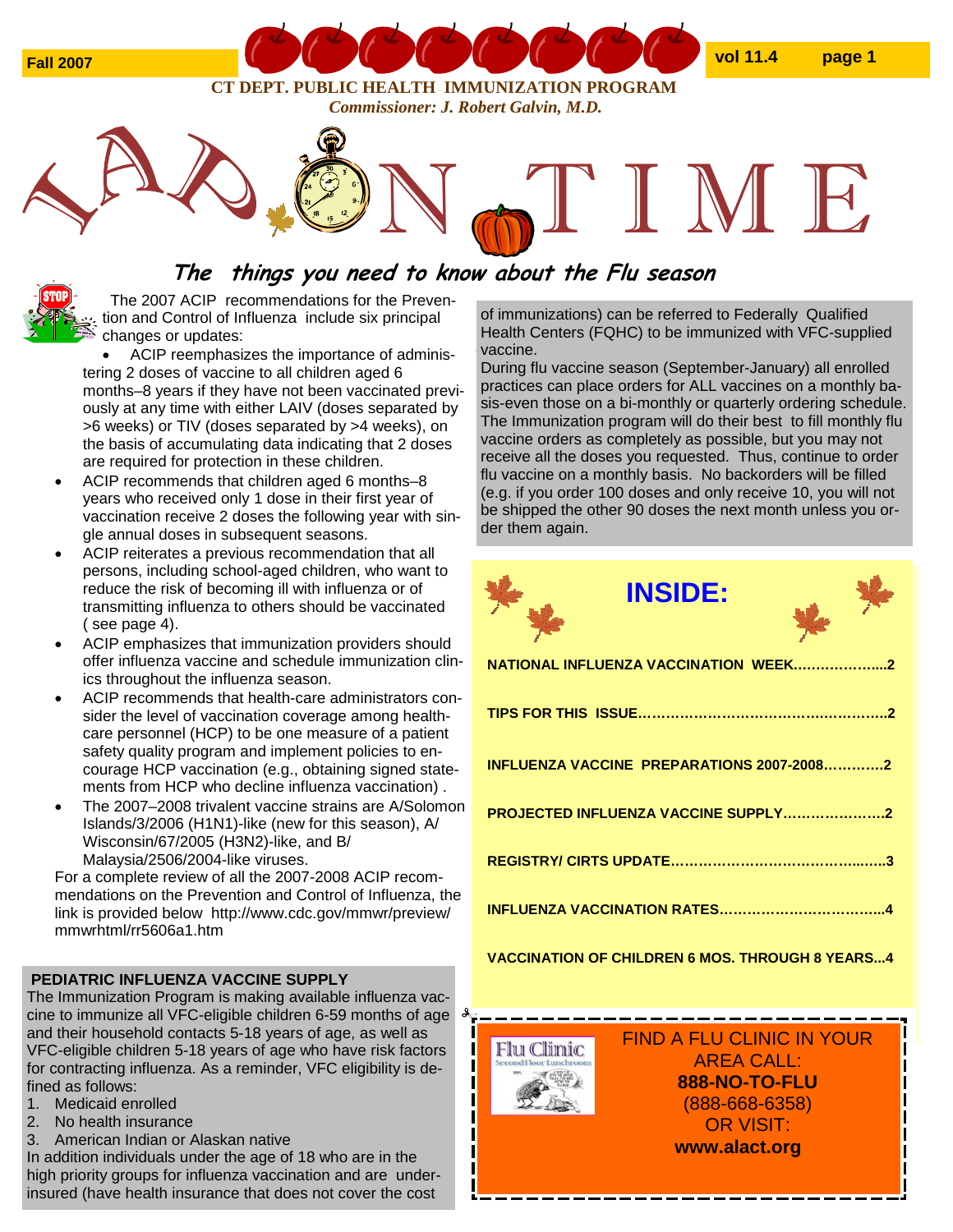

|   |                                                | Ŧ |  | yota<br>MAKE TERRITY                               |
|---|------------------------------------------------|---|--|----------------------------------------------------|
|   |                                                |   |  | <b>IT ART MOT THAN FACTOR</b><br><b>CONTRACTOR</b> |
|   |                                                |   |  |                                                    |
|   |                                                |   |  |                                                    |
| ÷ | NATIONAL INFLUENZA<br><b>DIMINIZATION WEEK</b> |   |  |                                                    |

## **National Influenza Vaccination Week**

## **November 26 - December 2, 2007**

The Centers for Disease Control and Prevention (CDC) has announced the designation of the week after Thanksgiving as National Influenza Vaccination Week. This year, National Influenza Vaccination Week will run from November 26 to December 2. This event is designed to raise awareness of the importance of continuing influenza (flu) vaccination, as well as foster greater use of flu vaccine through the months of November, December and beyond. CDC is recommending that people take this opportunity to be vaccinated and is hopeful that flu vaccine providers will use this time to enhance flu vaccine availability by scheduling additional clinics; extending clinic hours; and enabling a larger role for mass vaccination at places such as retail locations.

**If you are interested in listing an event or would like to plan an event for that week, contact Debbye Rosen, Adult Immunization Coordinator at Department of Public Health at 860-509-7729 or <debbye.rosen@ct.gov>** 

**For a list of scheduled activities for that week go to the DPH website** http://www.ct.gov/dph or the American Lung Association of CT website http:// www.alact.org



|                                                                                             | <b>PROJECETED PRODUCTION OF INFLUENZA VACCINE</b><br>2007-2008.U.S |  |  |
|---------------------------------------------------------------------------------------------|--------------------------------------------------------------------|--|--|
| <b>MANUFACTURER</b>                                                                         | <b>DOSES PROJECTED*</b>                                            |  |  |
| <b>Glaxo Smith Kline</b>                                                                    | 30-35 million                                                      |  |  |
| <b>MedImmune</b>                                                                            | 7 million                                                          |  |  |
| <b>Novartis</b>                                                                             | Up to 40 million                                                   |  |  |
| <b>Sanofi Pasteur</b>                                                                       | 50 million                                                         |  |  |
| <b>CSL</b>                                                                                  | No estimate provided                                               |  |  |
| Total                                                                                       | Up to 127-132 million                                              |  |  |
| *THESE ESTIMATES ARE BASED ON MANUFACTURERS<br><b>PRESENTATIONS AT THE INFLUENZA SUMMIT</b> |                                                                    |  |  |

**APRIL,2007** 

*On September 20,2007, The U.S. Food and Drug Administration approved MedImmune's FluMist nasal flu vaccine for children two to five years of age.* **Below is a table with influenza preparations, formulation, age indications and thimerosal content.**

| <b>Manufacturer</b>                                                                                                                                                                                                                                                                                | Vaccine                                                | <b>Formulation</b>                                     | Thimerosal<br>preservative                           | Age indication                     |  |
|----------------------------------------------------------------------------------------------------------------------------------------------------------------------------------------------------------------------------------------------------------------------------------------------------|--------------------------------------------------------|--------------------------------------------------------|------------------------------------------------------|------------------------------------|--|
| Sanofi Pasteur,<br>Inc.                                                                                                                                                                                                                                                                            | Flu-<br>zone <sup>®</sup> ,<br>Inacti-<br>vated<br>TIV | Multi-dose vial Yes                                    |                                                      | $> 6$ months                       |  |
| Sanofi Pasteur, Inc                                                                                                                                                                                                                                                                                | Flu-<br>70n eR<br>Inacti-<br>vated<br><b>TIV</b>       | Single-dose<br>pre-filled 0.5<br>mL syringe or<br>vial | None                                                 | > 36 months                        |  |
| Sanofi Pasteur, Inc.                                                                                                                                                                                                                                                                               | Flu-<br>zone <sup>®</sup> ,<br>Inacti-<br>vated<br>TIV | Single-dose<br>pre-filled 0.25<br>mL syringe           | None                                                 | 6-35 months                        |  |
| <b>MedImmune Vac-</b><br>cines, Inc                                                                                                                                                                                                                                                                | FluM-<br>ist™<br>LAIV                                  | Single-dose<br>sprayer                                 | <b>None</b>                                          | Healthy per-<br>sons<br>2-49 years |  |
| Novartis Vaccine<br>(formerly Chiron Cor-<br>poration)                                                                                                                                                                                                                                             | Flu-<br>virin™<br>Inacti-<br>vated<br>TIV              | Multi-dose vial Yes                                    |                                                      | > 4 years                          |  |
| <b>Novartis Vaccine</b><br>(formerly Chiron Cor-<br>poration                                                                                                                                                                                                                                       | Flu-<br>virin™<br>Inacti-<br>vated<br>TIV              | Single-dose<br>0.5 mL sy-<br>ringe                     | $<$ 1µg<br>Hg/0.5mL<br>dose), pre-<br>servative free | > 4 years                          |  |
| GlaxoSmithKline,<br>Inc.                                                                                                                                                                                                                                                                           | Fluarix™<br>Inacti-<br>vated<br>TIV                    | Single-dose<br>pre-filled sy-<br>ringe 0.5 mL          | $<$ 1µg<br>Hg/0.5mL<br>dose, pre-<br>servative free  | > 18 years                         |  |
|                                                                                                                                                                                                                                                                                                    |                                                        |                                                        |                                                      |                                    |  |
| <b>TIPS OF THE ISSUE:</b><br>$\Rightarrow$ To obtain free educational materials for the flu<br>season: http://www.cdc.gov/flu/professionals/<br>flugallery/index.htm<br>$\Rightarrow$ The ALA, CT has many pieces of locally<br>produced educationtional material at 860-289-<br>5401 or alact.org |                                                        |                                                        |                                                      |                                    |  |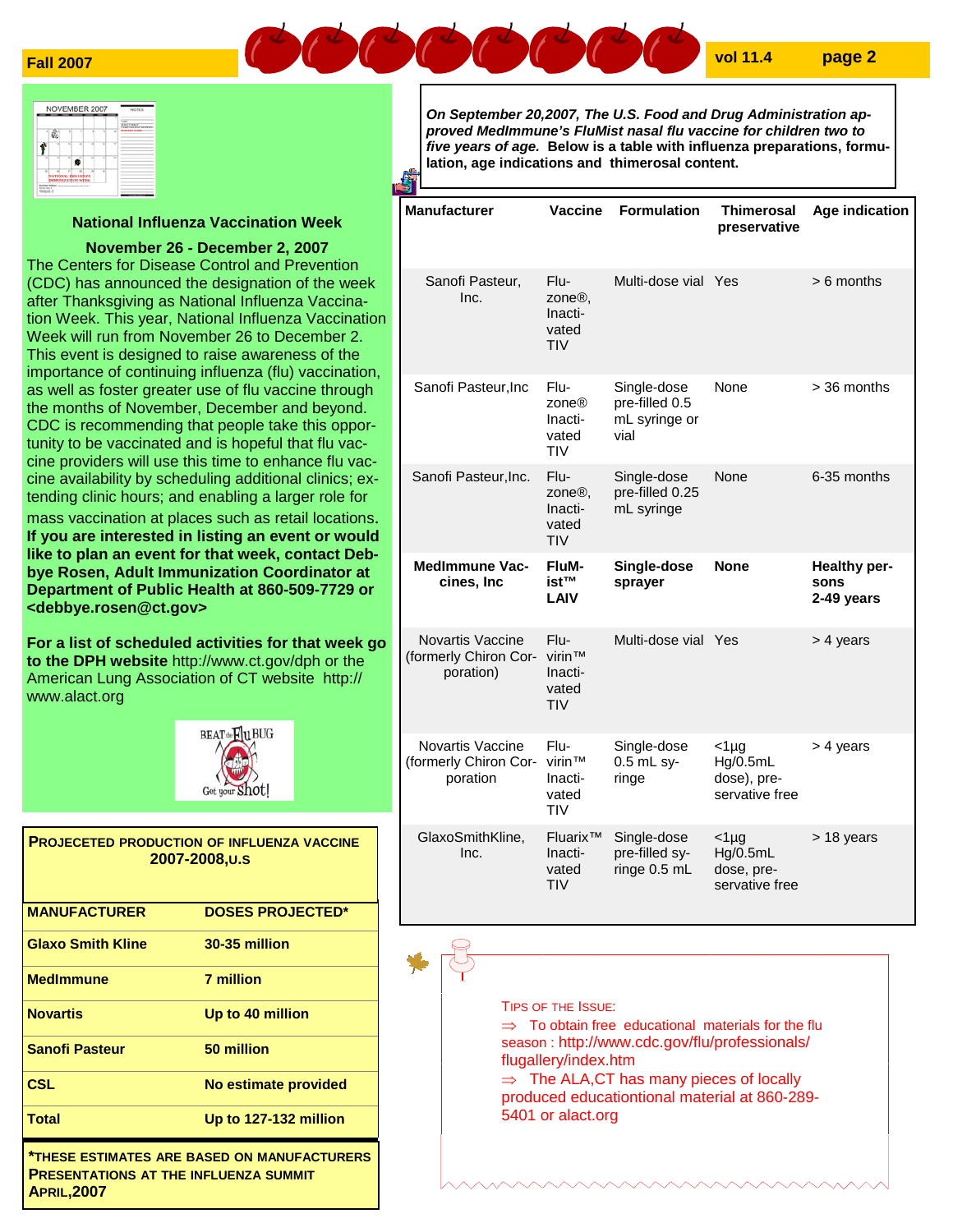



**Local IAP Coordinators Bridgeport** 203-372-5503

**Danbury**  Irene Litwak (203) 730-5240

**East Hartford**  Marie Rorrio (860) 291-7322

**Hartford**  Leticia Marulanda (860) 547-1426 X7033

**Ledgelight**  Ginny Haas 860-448-4882x352

**Meriden**  Kate Baker (203) 630-4251

**Naugatuck Valley**  Elizabeth Green (203) 881-3255

**New Britain**  Ramona Anderson (860) 612-2777

**New Haven**  Jennifer Hall (203) 946-7097

**Northeast District**  Danielle DaSilva (860) 928-6541 X2013

> **Norwalk**  Pam Bates (203) 854-7728

**Stamford**  Cinthia Vera (203) 977-5098

**Torrington**  Sue Sawula (860) 489-0436

**Waterbury**  Randy York (203) 346-3907

**West Haven**  Betty Murphy (203) 937-3665

**Windham**  Karin Davis (860) 423-4534

**Other areas**  Johanna Castaneda 860-509-7241





**National Immunization Survey Results are in! Connecticut is #2 in the NATION!!** 



**Source 2007 Connecticut Immunization Registry and Tracking System Data** 

**Vaccine**



**Source –2006 NIS data** 

**Did You Know?** Children in CT are more up-to-date with **HepB3** then **DTaP4 (by 6%)** .

Do you know your coverage rates?… Contact Nancy Caruk- CIRTS @ 860-509-7912.